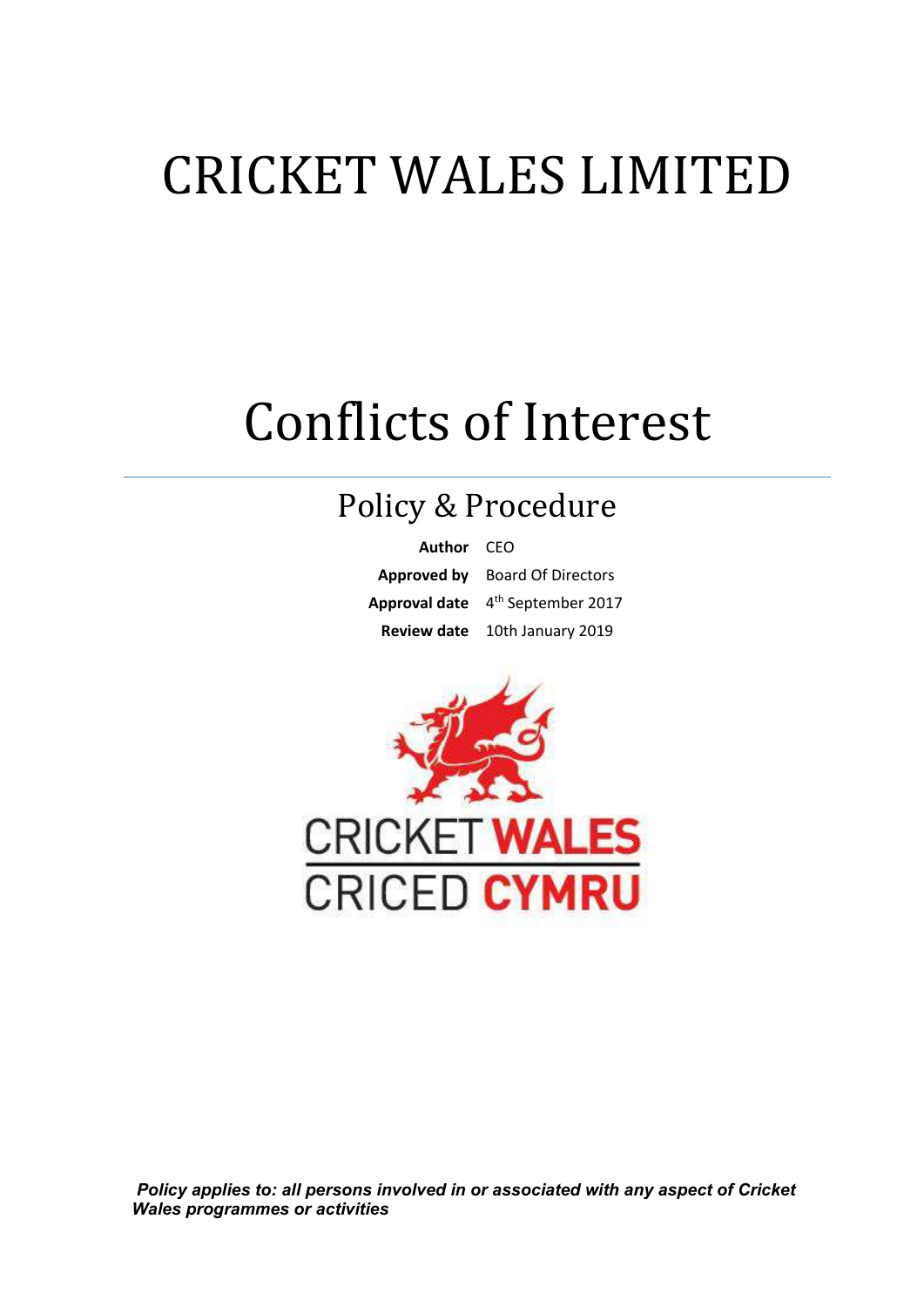

#### **Introduction**

It is recognised and accepted that occasionally potential conflicts of interest may arise. There is no definitive right or wrong approach to handling potential conflicts of interest. Ultimately, in most cases, the issue is about the application of common sense.

#### **Policy Statement**

It is Cricket Wales's policy that:

*"Members of Cricket Wales Board and other officials have an obligation to act in the best interests of Cricket Wales and in accordance with Cricket Wales's aims and objectives. Accordingly directors, committee members, employees and others acting on behalf of Cricket Wales must be free from conflicts of interest that could adversely influence their judgment, objectivity or loyalty to the company in conducting Cricket Wales business."*

Cricket Wales is committed to maintaining the highest standards of corporate governance and conducts its business in an open and transparent manner. The aim of this policy and process is to protect both Cricket Wales and the individuals concerned from any appearance of improper behaviour. Conflicts of interests may arise where an individual's personal, family or business interests and/or loyalties conflict with the objectives of Cricket **Wales** 

Cricket Wales accepts that people may take part in legitimate financial, business, charitable and other activities outside their Cricket Wales roles, but any potential conflict of interest raised by those activities must be disclosed promptly following the guidelines provided on the declaration of interest form. All employees must obtain written permission from Cricket Wales before taking on a paid or volunteer role in any other sports organisation*.* 

This policy explains what is viewed by Cricket Wales as a conflict of interest and the procedure to follow where a conflict of interest arises. Implementation of this policy and procedure must be clear and transparent and not subject to any unfair discriminatory practices.

#### **Scope and Definitions**

This Policy applies to all of the following Cricket Wales personnel:

- Directors and sub committees of the Board;
- Regional chairs and regional committee members;
- Members of committees, working groups, task forces or similar appointed by Cricket Wales for any purpose;
- Volunteer national coaches and team management;
- Full time, part time and casual employees;
- Any person contracted to undertake work for Cricket Wales who has any other voluntary role within the organisation or its affiliated bodies

This Policy applies whenever a person identified above recognises, or should reasonably recognise, that he/she has a Conflict of Interest.

A **Conflict of Interest** is a situation in which a person has an Interest (defined below) which may compromise that person's obligations to Cricket Wales or to any other person or body with which Cricket Wales has a relationship (e.g. Sport Wales). A Conflict of Interest includes perceived and potential conflicts as well as actual conflicts of interest. A *perceived*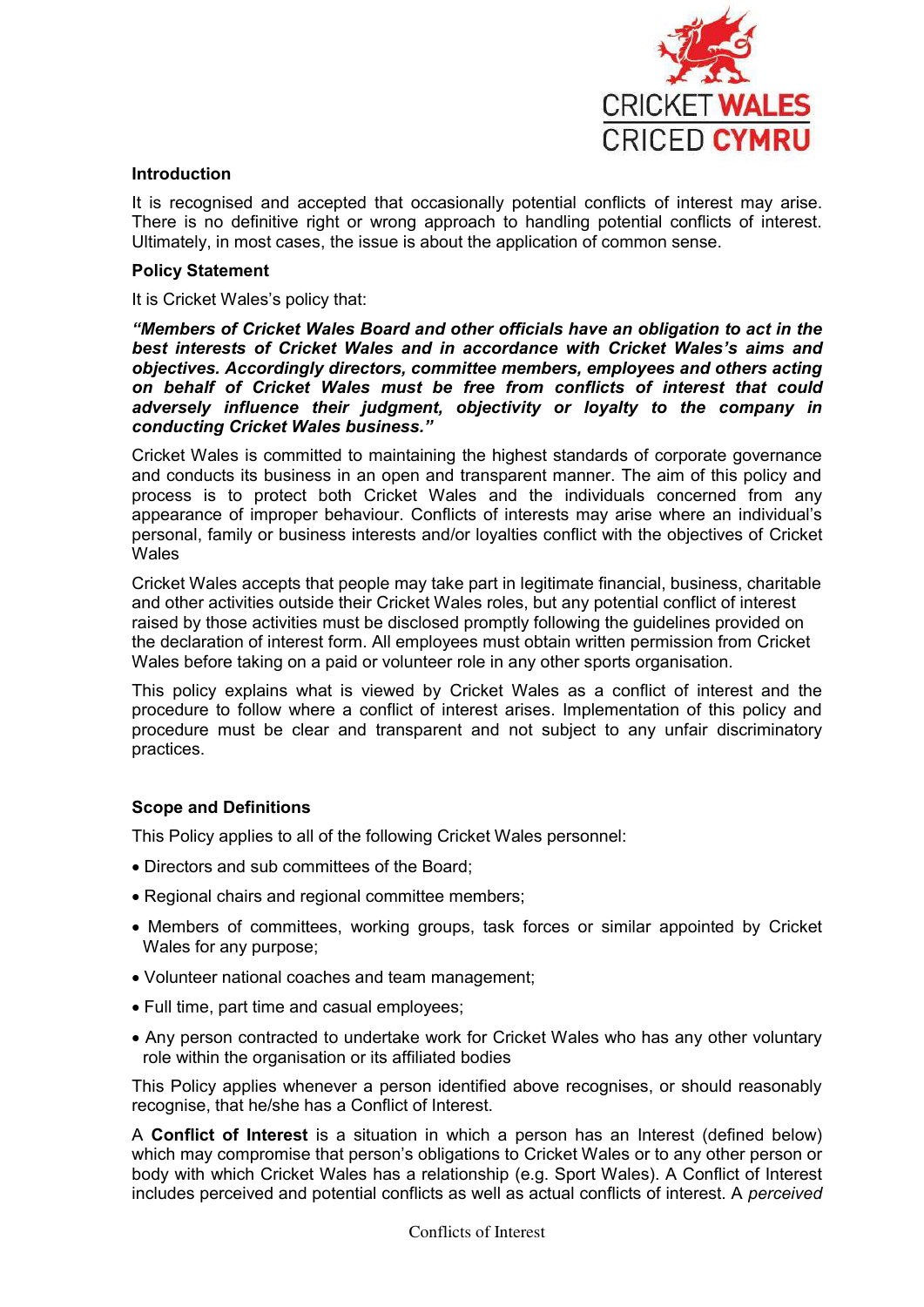

conflict of interest is one which a reasonable person would consider likely to compromise objectivity. A *potential* conflict of interest is a situation which could develop into an actual or perceived conflict of interest.

An **Interest** is a financial or non-financial interest involving the person, or a Connected Person (defined below). A *financial interest* refers to anything of non-trivial monetary value including but not limited to salary, commission, consultancy fees, contractual interest, discounts, property and royalties. A *non-financial interest* refers to any non-financial benefit or advantage including but not limited to access to privileged information or services, property or intellectual property rights and enhancement of a career, education or professional reputation.

A **Connected Person** is anyone with whom the individual in question has a relationship which is likely to appear to a reasonable person to influence the individual's objectivity including but not limited to close family, their partner and close personal friends.

**If an individual has a Conflict of Interest, they have a duty to disclose it under the procedure set out below.** In the case of a Director of Cricket Wales, disclosure is a requirement under Company Law and is clearly identified within the Company Articles of Association which take precedence over this policy.

#### **The declaration of interests**

Accordingly, all Board Members, employees and other officials must declare their interests, and any gifts or hospitality received in connection with their role in Cricket Wales. A declaration of interests form is provided by Cricket Wales for this purpose.

It is the responsibility of the Company Secretary to ensure that individuals are provided with a declaration of interests form and that the completed form is received, reviewed and retained by Cricket Wales.

The declaration of interests needs to be revised or updated at least annually and also immediately any changes occur. Board members are required to disclose any new conflict of interest at the next scheduled Board meeting. Such a disclosure will be included in the minutes of that meeting.

If anyone is not sure what to declare, or whether/when your declaration needs to be updated, please err on the side of caution. If anyone would like to discuss their concerns, please contact the Cricket Wales Chair for confidential guidance.

Interests will be recorded on the Cricket Wales's register of interests, which will be maintained by the Company Secretary. The register will usually be accessible by Directors and authorised employees only.

Where it is subsequently discovered that one or more persons involved in a decision had not declared their conflict of interest to the meeting, the Board will decide whether the matter needs to be reconsidered and may so direct. In addition, the Chair may decide that the person or person involved may have breached the Board code of conduct and further action may be necessary.

On receipt of the completed forms the Company Secretary will update the register with the information declared by each individual.

#### **Data Protection**

The information provided will be processed in accordance with data protection principles as set out in the Data Protection Act 1998. Data will be processed only to ensure that the Board Member, employees and officials will act in the best interests of Cricket Wales. The information provided will not be used for any other purpose. Processing of this data shall be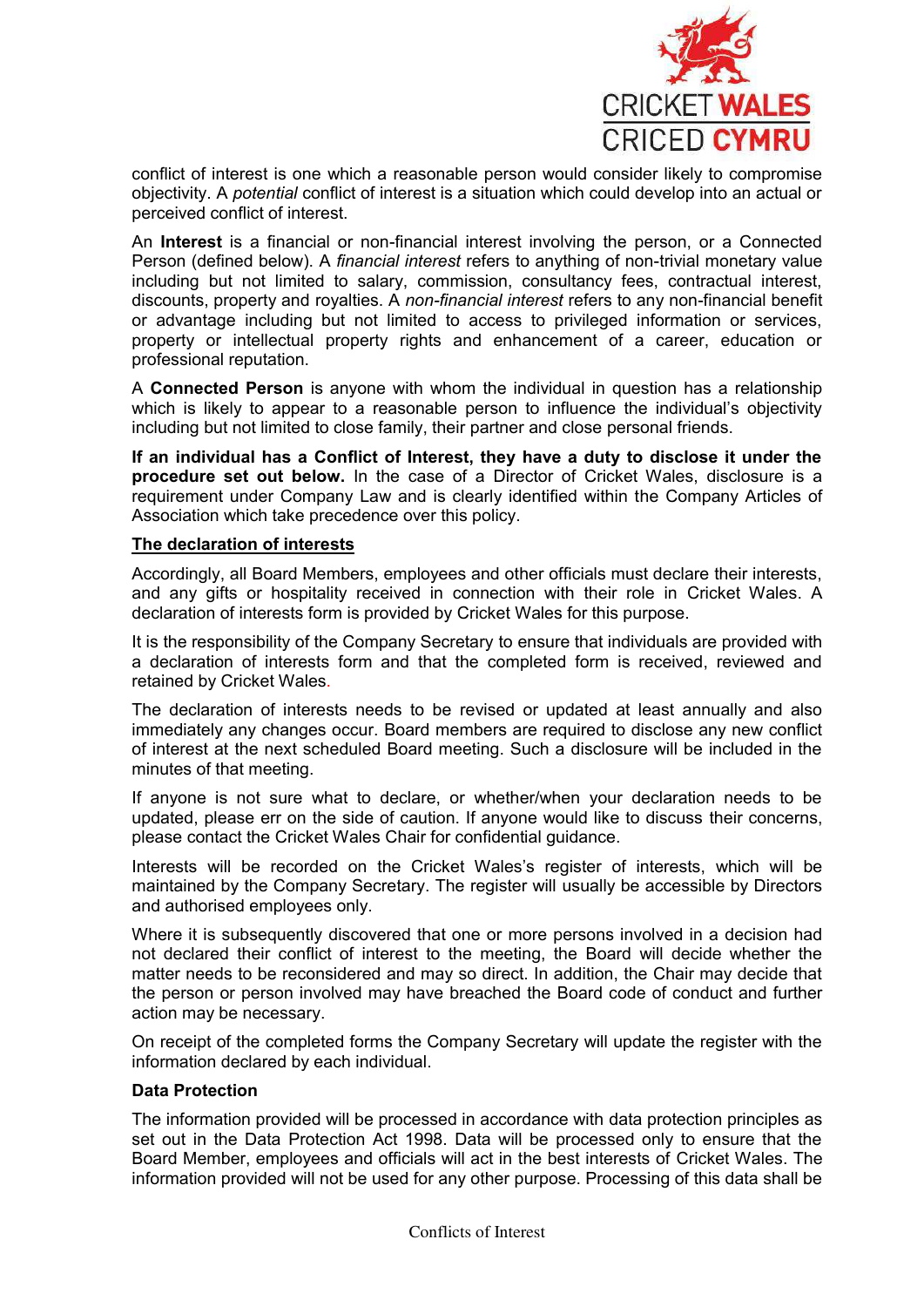

undertaken in line with Cricket Wales data control processes, with declarations made by directors being retained for at least 10 years and other individuals for at least 7 years.

#### **Managing Conflict**

The Company Secretary, the Chair and CEO shall be responsible for reviewing the declaration of interest forms and register and advising on any action required in addition to the standard management process for any particular conflict. If a conflict can be managed the management process must be clear and reported in the register.

Conflict of Interest can arise in various scenarios; the most likely is in a meeting situation, therefore Cricket Wales has set up the following process to be followed at every meeting:-

The Chair of the meeting is required to ask those attending, (including noncommittee member invited attendees) to declare any interest(s) linked to any item on the agenda. All notifications must be reported in the minutes of the meeting along with the actions taken by the Chair to manage the conflict.

If a conflict decision is challenged after the meeting all information must be referred to the CEO who will be responsible for reviewing the decision made with the Chair and providing written recommendations for any action.

Below are examples of how an individual may manage conflict themselves or how a Chair might manage a particular meeting situation:-

- not taking part in discussions of certain matters
	- $\circ$  either staying in the room or
	- $\circ$  vacating the room until the particular item is finished;
- not taking part in decisions relating to certain matters
	- o either staying in the room when the decision is made or
	- o vacating the room until the decision is made having stayed for the discussion;
- if the conflict relates to the Chair of the meeting, he/she must vacate the chair and the room until the particular item is finished;
- stepping aside from any involvement in a particular task;
- declaring an interest to a particular sponsor or third party (this may be following discussion with, or recommendation of, the Chair)

If you fail to declare an interest that is known to Cricket Wales Chair or other Board member he/she will declare that interest for you.

#### **Conflicts That Cannot Be Managed**

Situations may arise where the Chair decides it is not possible to manage the conflict, in these circumstances the Chair will request a meeting with the individual concerned to discuss and agree the way forward. The register should be noted accordingly with the date of the agreement; the full details may or may not be included as determined by the agreement and level of confidentiality.

If an employee's conflict is deemed non-manageable a copy in writing of the conflict, decision and signed agreement must be placed on the employee's Human Resources file. Such information shall be protected in accordance with the Data Protection Act and restricted to those who require it to fulfil their Cricket Wales responsibilities. The register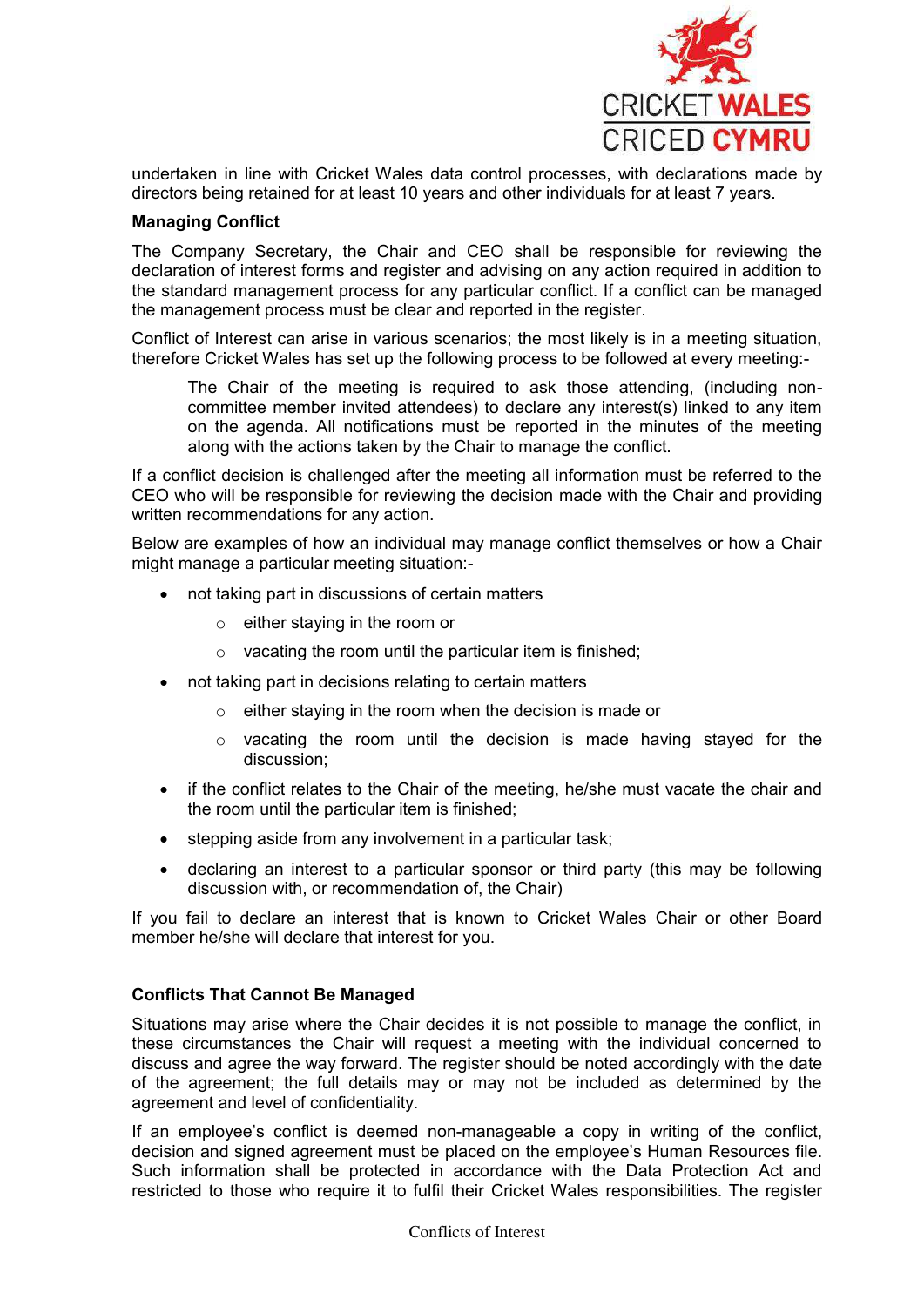

should be noted accordingly with the date of the agreement; the full details may or may not be included as determined by the agreement and level of confidentiality.

#### **Managing contracts**

If there is a conflict of interest, (actual, perceived or potential) the interested party must not be involved in managing or monitoring a contract in which they have an interest.

| <b>Agreed by the Board</b> | 4 <sup>th</sup> September 2017 |
|----------------------------|--------------------------------|
| Communicated               | September 2017                 |
| <b>Version Number</b>      | Version 1                      |
| Next review date           | September 2018                 |

#### **Conflict of Interest Form**

This form must be completed at least annually by all identified Cricket Wales personnel, it complies with the requirements of the Conflict of Interest Policy of Cricket Wales as amended from time to time.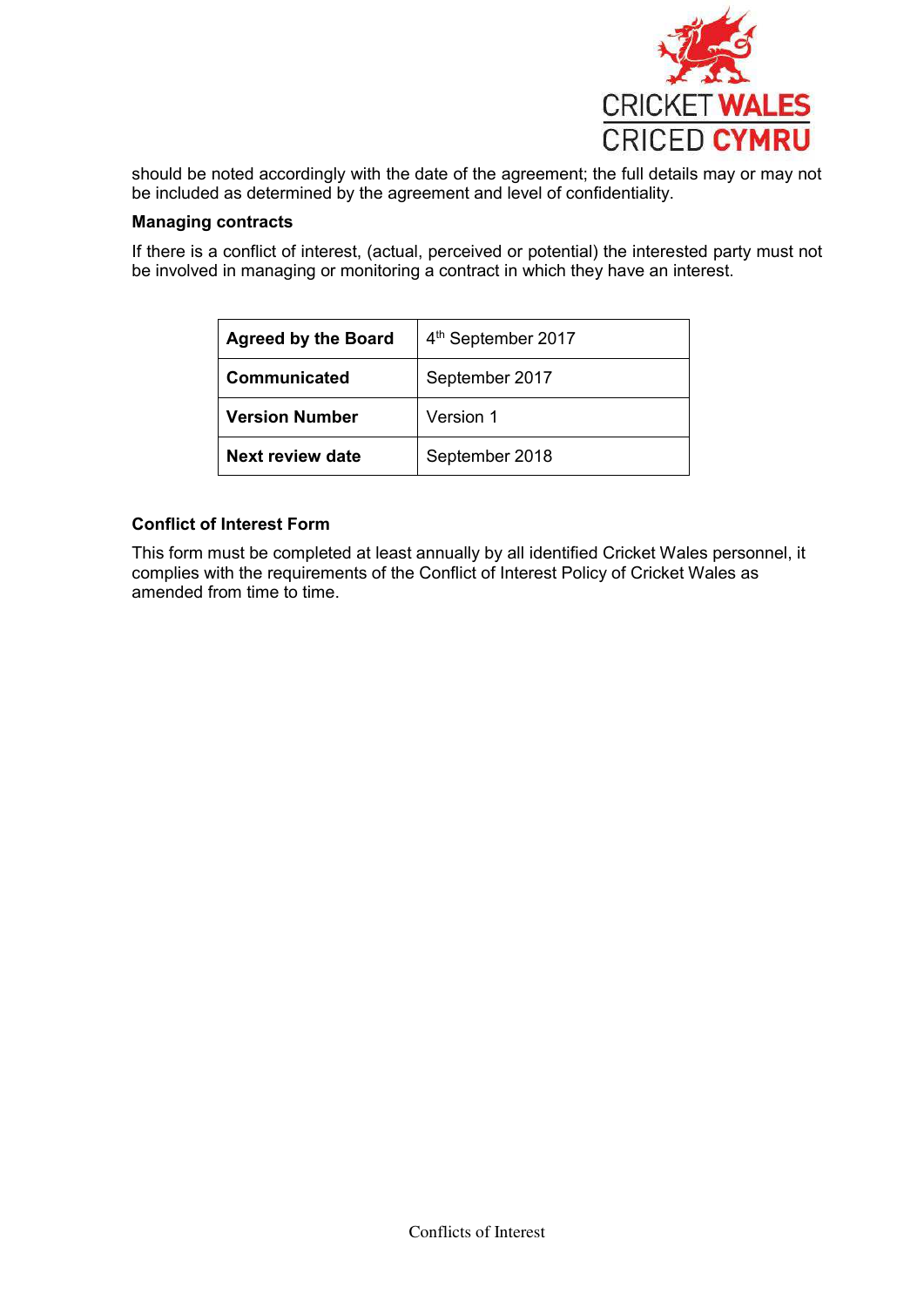

#### **CRICKET WALES LIMITED DECLARATION OF INTERESTS**

#### **NAME**:

#### **Introduction**

This form has been developed to capture essential information on the interests of staff, volunteers and their immediate families, with the aim of recording such interests, and thereby enabling an effective mechanism to be implemented by which potential conflicts of interest can be avoided. The reason details are sought for staff's immediate family is that allegations on conflicts of interests may extend to the influence of close relatives.

#### **Membership of or involvement with other cricket organisations e.g. clubs, regions, coaches associations, leagues etc.**

1. Self: Please specify organisation and involvement e.g. salaried employee, honorary officer, subscribing member, honorary member (if any other, please specify), for current or former membership, where discontinued in the past five years.

2. Immediate Family (spouse / partner, children and parents): as above